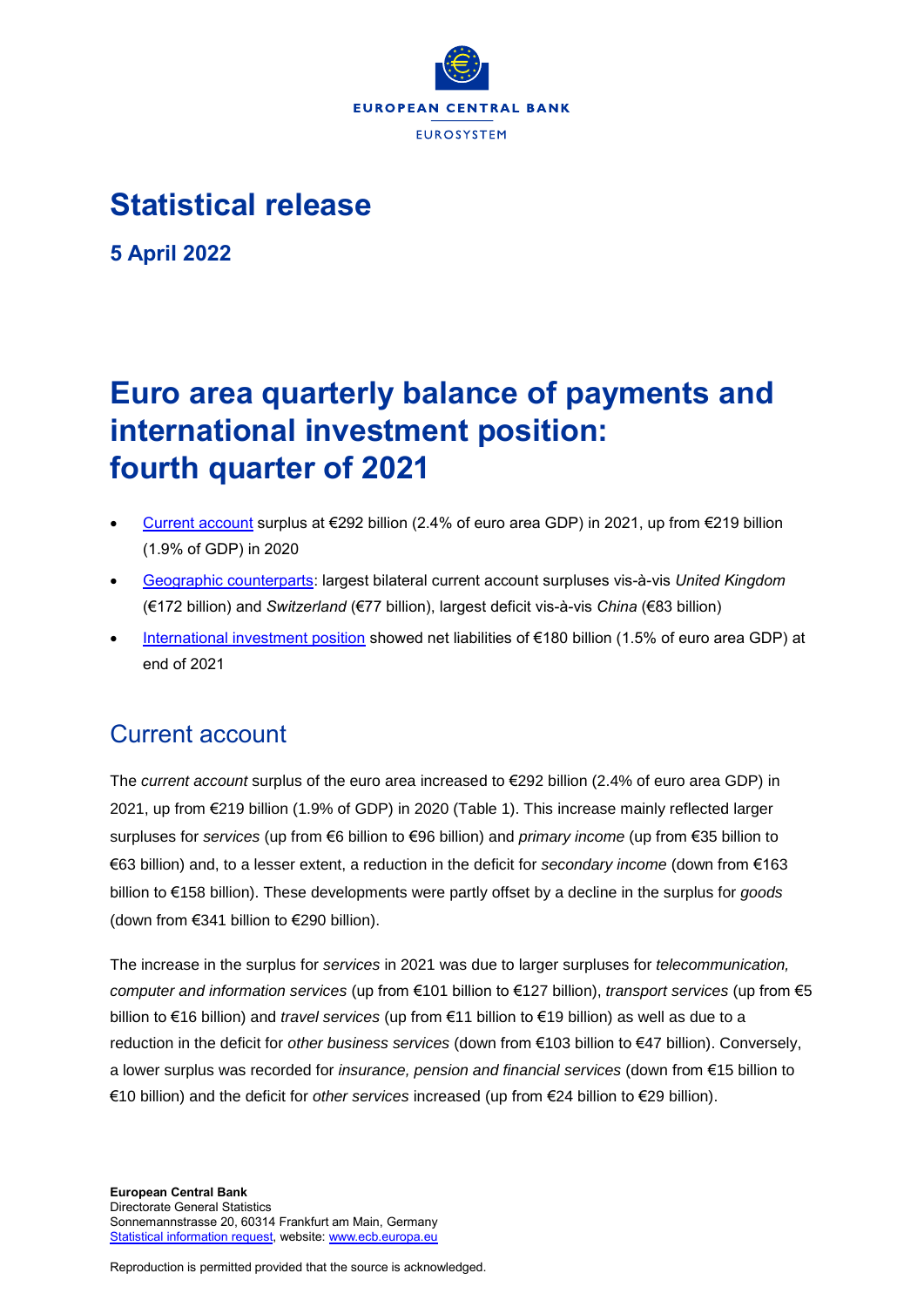The increase in the *primary income* surplus in 2021 was driven by a larger surplus for *investment income* (up from €5 billion to €37 billion). This reflected larger surpluses for *direct investment income*  (up from €26 billion to €38 billion), *portfolio debt income* (up from €41 billion to €50 billion) and *other investment income* (up from €7 billion to €12 billion). Moreover, a smaller deficit was recorded for *portfolio equity* (down from €73 billion to €67 billion).

### **Table 1**

### Current account of the euro area

Cumulated figures for the four-quarter period ending Q4 2020 Q4 2021 Q4 2020 Q4 2021 Balance Credit Debit Balance Credit Debit **Balance** Balance **Current account** 3,936 3,717 292 4,458 4,167 102 39 219 36.4% Percentage of GDP 1.9% 34.5% 32.6% 2.4% 34.0% Goods 341 2,188 1,847 290 2,508  $2,218$ 113 39 **Services** 6 870 864 96 1,004  $908$ 16 20 5 5 131 126 175 159  $\overline{2}$ Transport 16 Travel 11 57 46 19 68  $50$  $\overline{2}$ 8 Insurance, pension and financial 15 105 89  $10$ 117 106  $\overline{3}$ 3 Telecommunication, computer and information 101 176 75 127 210 83 33 40 Other business  $-103$ 239 342  $-47$ 249 296  $-13$  $-25$  $-29$ Other 186 185  $-10$  $-24$ 162 214  $-11$ **Primary income** 753 718 63 796 732 22 35 22 Compensation of employees 20 42 22 19 43 24 5 -5 Investment income 5 675 670 37 716 679 5  $\boldsymbol{6}$  $\overline{2}$ Direct investment 26 408 382 38 440 402 6  $-67$ 76 149 160  $-18$ Portfolio equity  $-73$ 93  $-11$ Portfolio debt 50 127 77 13 41 129 88 11 Other investment  $\overline{7}$ 58 51 12 52 41 3 5 Reserve assets  $\overline{4}$  $\overline{4}$ 3  $\overline{\phantom{a}}$ 1 1 Other primary income 10 37 26 8 37 29 11 10 287 151 **Secondary income**  $-158$ 308  $-163$ 125  $-48$  $-41$ 

(EUR billions, unless otherwise indicated; transactions during the period; non-working day and non-seasonally adjusted)

Source: ECB.

Notes: "Equity" comprises equity and investment fund shares. Discrepancies between totals and their components may arise from rounding.

#### [Data for the current account of the euro area](http://sdw.ecb.europa.eu/browseSelection.do?type=series&q=BP6.Q.N.I8.W1.S1.S1.T.%3f.CA._Z._Z._Z.EUR._T._X.N%09BP6.Q.N.I8.W1.S1.S1.T.%3f.D1._Z._Z._Z.EUR._T._X.N%09BP6.Q.N.I8.W1.S1.S1.T.%3f.D41.P.F3.T.EUR._T._X.N%09BP6.Q.N.I8.W1.S1.S1.T.%3f.D4O._Z._Z._Z.EUR._T._X.N%09BP6.Q.N.I8.W1.S1.S1.T.%3f.D4P._T.F._Z.EUR._T._X.N%09BP6.Q.N.I8.W1.S1.S1.T.%3f.D4P.D.F._Z.EUR._T._X.N%09BP6.Q.N.I8.W1.S1.S1.T.%3f.D4P.O.F._Z.EUR._T._X.N%09BP6.Q.N.I8.W1.S1.S1.T.%3f.D4S.P.F5._Z.EUR._T._X.N%09BP6.Q.N.I8.W1.S1.S1.T.%3f.G._Z._Z._Z.EUR._T._X.N%09BP6.Q.N.I8.W1.S1.S1.T.%3f.G1._Z._Z._Z.EUR._T._X.N%09BP6.Q.N.I8.W1.S1.S1.T.%3f.IN1._Z._Z._Z.EUR._T._X.N%09BP6.Q.N.I8.W1.S1.S1.T.%3f.IN2._Z._Z._Z.EUR._T._X.N%09BP6.Q.N.I8.W1.S1.S1.T.%3f.S._Z._Z._Z.EUR._T._X.N%09BP6.Q.N.I8.W1.S1.S1.T.%3f.SC._Z._Z._Z.EUR._T._X.N%09BP6.Q.N.I8.W1.S1.S1.T.%3f.SD._Z._Z._Z.EUR._T._X.N%09BP6.Q.N.I8.W1.S1.S1.T.%3f.SF._Z._Z._Z.EUR._T._X.N%09BP6.Q.N.I8.W1.S1.S1.T.%3f.SI._Z._Z._Z.EUR._T._X.N%09BP6.Q.N.I8.W1.S1.S1.T.%3f.SJ._Z._Z._Z.EUR._T._X.N%09BP6.Q.N.I8.W1.S121.S1.T.C.D4P.R.F._Z.EUR.X1._X.N&node=SEARCHRESULTS&ec=&oc=&rc=&cv=&pb=&dc=&df=)

Data on the geographic counterparts of the euro area current account (Chart 1) show that in 2021 the euro area recorded its largest bilateral surpluses vis-à-vis the *United Kingdom* (€172 billion, up from €147 billion in 2020), *Switzerland* (€77 billion, up from €58 billion) and the *United States* (€56 billion, down from €74 billion). It also recorded a current account surplus vis-à-vis a residual group of *other*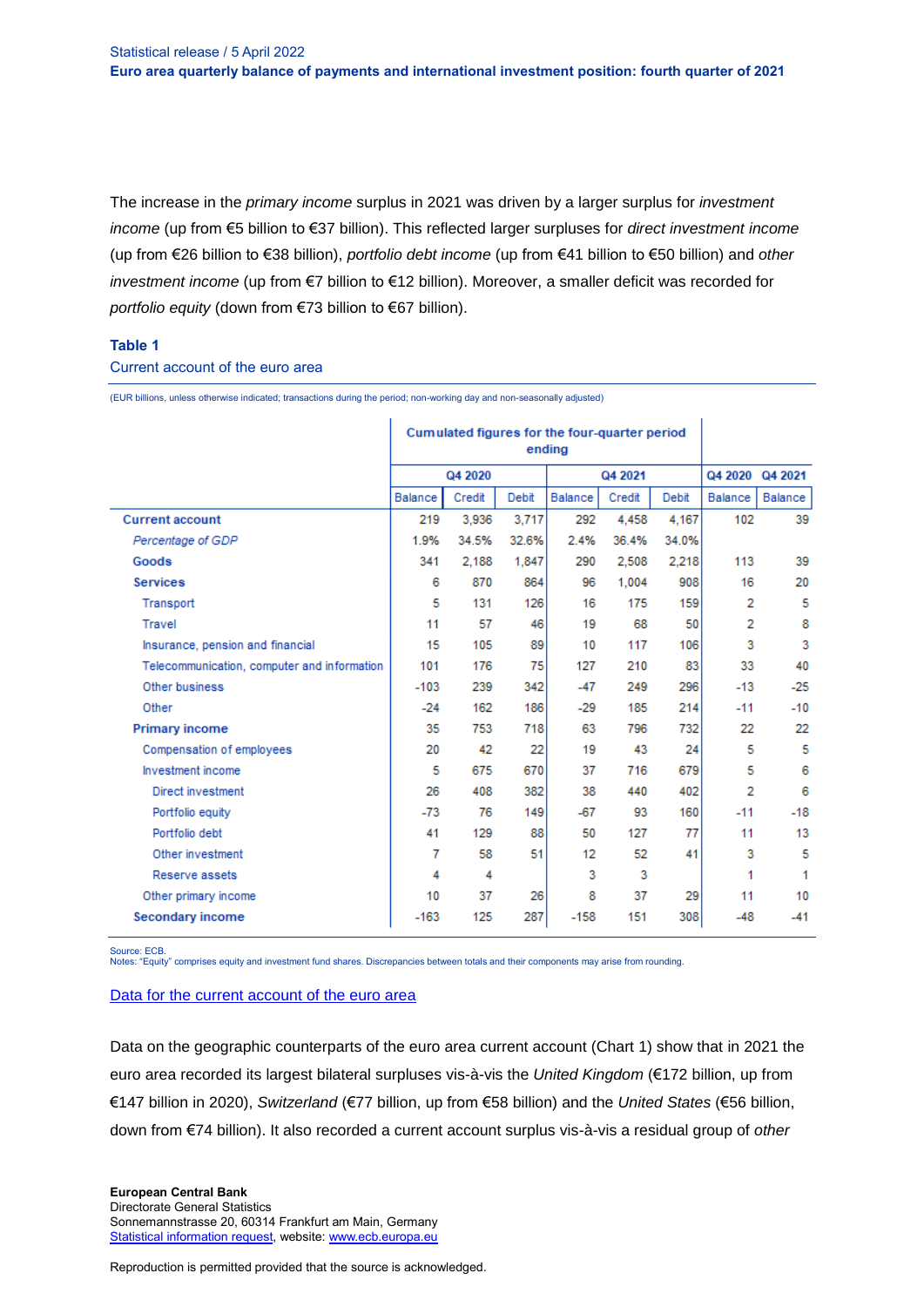*countries* (€129 billion, down from €186 billion). The largest bilateral deficits were recorded vis-à-vis *China* (€83 billion, up from €80 billion), *EU Member States and EU institutions outside the euro area* (€30 billion, down from €51 billion) and *offshore centres* (€27 billion, down from €108 billion).

The most significant geographic changes in 2021 relative to 2020 in the components of the current account were as follows. In *goods* the deficit vis-à-vis China increased from €93 billion to €112 billion, while larger surpluses were recorded vis-à-vis the *United States* (up from €163 billion to €182 billion) and the *EU Member States and EU institutions outside the euro area* (up from €40 billion to €61 billion). Moreover, the *goods* balance vis-à-vis the residual group of *other countries* turned from a surplus of €83 billion to a deficit of €1 billion. In *services* the deficit vis-à-vis *offshore centres* declined strongly (down from €90 billion to €27 billion), while the surplus vis-à-vis the residual group of *other countries* increased from €76 billion to €99 billion. In *primary income* a larger deficit was recorded visà-vis the *United States* (up from €7 billion to €36 billion), while the surpluses widened vis-à-vis the United Kingdom (up from €14 billion to €30 billion) and Switzerland (up from €9 billion to €24 billion). In *secondary income* the deficit vis-à-vis the *EU Member States and EU institutions outside the euro area* decreased slightly from €96 billion to €90 billion.

#### **Chart 1**





(four-quarter moving sums in EUR billions; non-seasonally adjusted)

Source: ECB.

Note: "EU non-EA" comprises the non-euro area EU Member States and those EU institutions and bodies that are considered for statistical purposes as being outside the euro area, such as the European Commission and the European Investment Bank. "Other countries" includes all countries and country groups not shown in the chart, as well as unallocated transactions.

[Data for the geographical breakdown of the euro area current account](http://sdw.ecb.europa.eu/browseSelection.do?type=series&q=BP6.Q.N.I8.%5e%5e.S1.S1.T.B.CA._Z._Z._Z.EUR._T._X.N%09BP6.Q.N.I8.%5e%5e.S1.S1.T.B.G._Z._Z._Z.EUR._T._X.N%09BP6.Q.N.I8.%5e%5e.S1.S1.T.B.IN1._Z._Z._Z.EUR._T._X.N%09BP6.Q.N.I8.%5e%5e.S1.S1.T.B.IN2._Z._Z._Z.EUR._T._X.N%09BP6.Q.N.I8.%5e%5e.S1.S1.T.B.S._Z._Z._Z.EUR._T._X.N&node=SEARCHRESULTS&ec=&oc=&rc=&cv=&pb=&dc=&df=)

#### **European Central Bank**

Directorate General Statistics Sonnemannstrasse 20, 60314 Frankfurt am Main, Germany [Statistical information request,](https://ecb-registration.escb.eu/statistical-information) website: [www.ecb.europa.eu](http://www.ecb.europa.eu/)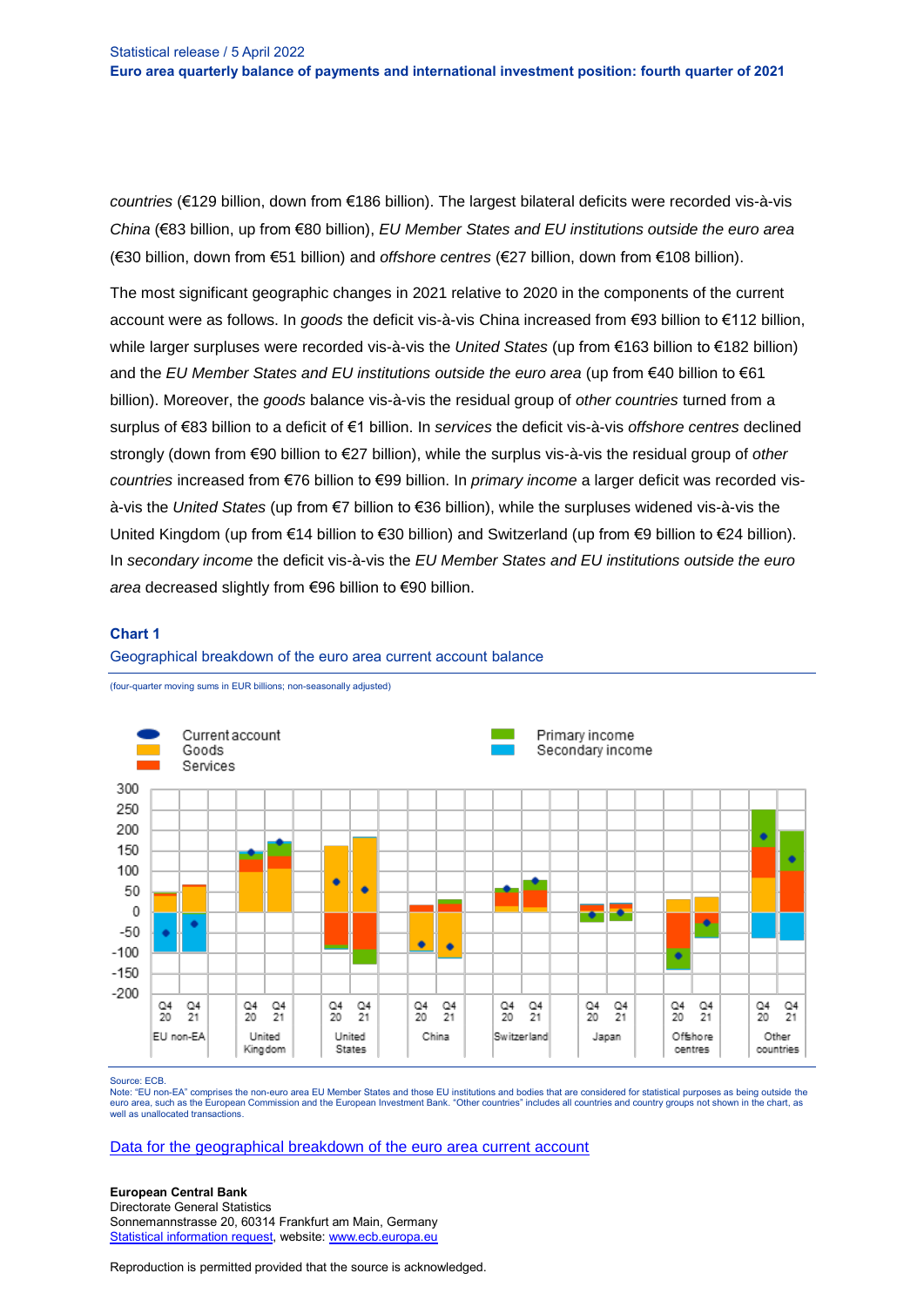# International investment position

At the end of the fourth quarter of 2021 the international investment position of the euro area recorded net liabilities of €180 billion vis-à-vis the rest of the world (1.5% of euro area GDP), down from €272 billion in the previous quarter (Chart 2 and Table 2).

# **Chart 2**



Source: ECB.

### [Data for the net international investment position of the euro area](http://sdw.ecb.europa.eu/browseSelection.do?type=series&q=BP6.Q.N.I8.W1.S1.S1.LE.N.FA._T.F._Z.EUR._T._X.N+BP6.Q.N.I8.W1.S1.S1.LE.N.FA.D.F._Z.EUR._T._X.N+BP6.Q.N.I8.W1.S1.S1.LE.N.FA.F.F7.T.EUR._T.T.N+BP6.Q.N.I8.W1.S1.S1.LE.N.FA.O.F._Z.EUR._T._X.N+BP6.Q.N.I8.W1.S1.S1.LE.N.FA.P.F3.T.EUR._T.M.N+BP6.Q.N.I8.W1.S1.S1.LE.N.FA.P.F5._Z.EUR._T.M.N+BP6.Q.N.I8.W1.S121.S1.LE.A.FA.R.F._Z.EUR.X1._X.N&node=SEARCHRESULTS&ec=&oc=&rc=&cv=&pb=&dc=&df=)

The decline in net liabilities of €92 billion reflected large but partly offsetting changes in the various investment components. Larger net assets were recorded for *portfolio debt* (up from €1.3 trillion to €1.6 trillion), while net liabilities remained stable in *portfolio equity* (€3.4 trillion). Conversely, net assets in *direct investment* declined (down from €2.3 trillion to €2.2 trillion), while net liabilities increased in *other investment* (up from €1.3 trillion to €1.5 trillion).

**European Central Bank** Directorate General Statistics Sonnemannstrasse 20, 60314 Frankfurt am Main, Germany [Statistical information request,](https://ecb-registration.escb.eu/statistical-information) website: [www.ecb.europa.eu](http://www.ecb.europa.eu/)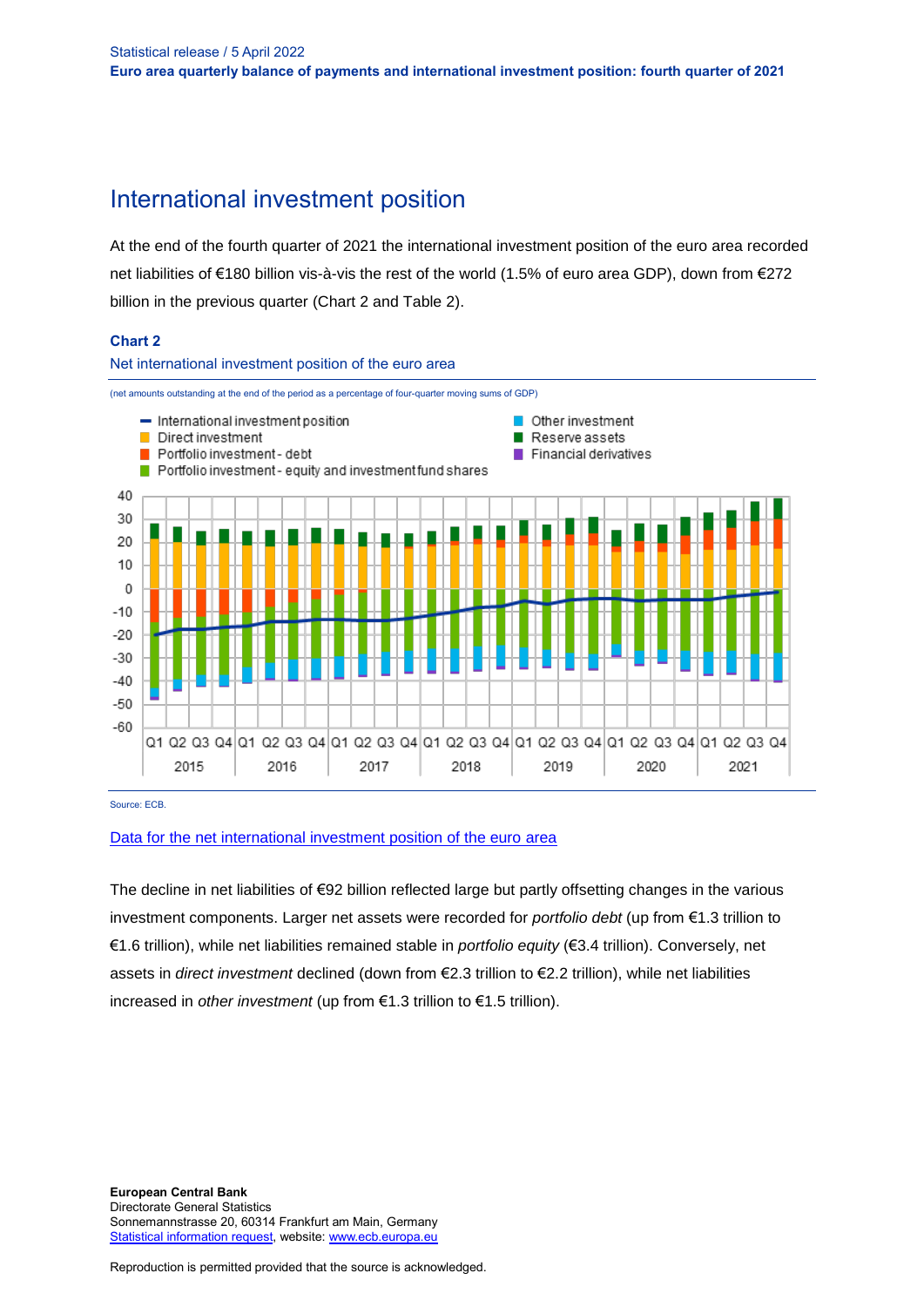# **Table 2**

International investment position of the euro area

(EUR billions, unless otherwise indicated; amounts outstanding at the end of the period, flows during the period; non-working day and non-seasonally adjusted)

|                             | Q3 2021                       | Q4 2021             |                             |                  |                            |                                        |         |  |  |
|-----------------------------|-------------------------------|---------------------|-----------------------------|------------------|----------------------------|----------------------------------------|---------|--|--|
|                             | <b>Amounts</b><br>outstanding | <b>Transactions</b> | Exchange<br>rate<br>changes | Price<br>changes | Other<br>volume<br>changes | <b>Amounts</b><br>outstanding<br>% GDP |         |  |  |
| Net                         | $-272$                        | 22                  | 159                         | $-74$            | $-16$                      | $-180$                                 | $-1.5$  |  |  |
| of which: Direct investment | 2,259                         | 47                  | 99                          | $-71$            | $-183$                     | 2,151                                  | 17.6    |  |  |
| of which: Portfolio equity  | $-3,383$                      | $-117$              | 14                          | $-15$            | 125                        | $-3,375$                               | $-27.5$ |  |  |
| of which: Portfolio debt    | 1,277                         | 237                 | 36                          | 15               | 2                          | 1,567                                  | 12.8    |  |  |
| of which: Other investment  | $-1,325$                      | $-192$              | $-1$                        | $-3$             | 38                         | $-1,484$                               | $-12.1$ |  |  |
| <b>Assets</b>               | 31,085                        | 164                 | 398                         | 256              | 126                        | 32,029                                 | 261.3   |  |  |
| Direct investment           | 11,729                        | $-24$               | 128                         | 34               | 14                         | 11,881                                 | 96.9    |  |  |
| Portfolio equity            | 5,855                         | 29                  | 114                         | 264              | 38                         | 6,299                                  | 51.4    |  |  |
| Portfolio debt              | 6,375                         | 115                 | 70                          | $-43$            | 36                         | 6,552                                  | 53.5    |  |  |
| Financial derivatives       | $-103$                        | 45                  | $\overline{\phantom{0}}$    | $-41$            | 2                          | $-97$                                  | $-0.8$  |  |  |
| Other investment            | 6,227                         | $-3$                | 76                          | 0                | 37                         | 6,336                                  | 51.7    |  |  |
| Reserve assets              | 1,002                         | 3                   | 11                          | 41               | 0                          | 1,057                                  | 8.6     |  |  |
| <b>Liabilities</b>          | 31,357                        | 142                 | 239                         | 329              | 142                        | 32,209                                 | 262.8   |  |  |
| Direct investment           | 9,470                         | $-71$               | 30                          | 105              | 197                        | 9,730                                  | 79.4    |  |  |
| Portfolio equity            | 9,237                         | 146                 | 100                         | 279              | $-88$                      | 9,674                                  | 78.9    |  |  |
| Portfolio debt              | 5,097                         | $-122$              | 34                          | $-58$            | 34                         | 4,985                                  | 40.7    |  |  |
| Other investment            | 7,553                         | 189                 | 76                          | 3                | $-1$                       | 7,820                                  | 63.8    |  |  |
| Gross external debt         | 15,788                        | 108                 | 148                         | $-55$            | 37                         | 16,025                                 | 130.8   |  |  |

Source: ECB.

Notes: "Equity" comprises equity and investment fund shares. Net financial derivatives are reported under assets. "Other volume changes" mainly reflect reclassifications and data enhancements. Discrepancies between totals and their components may arise from rounding.

#### [Data for the international investment position of the euro area](http://sdw.ecb.europa.eu/browseSelection.do?type=series&q=BP6.Q.N.I8.W1.S1.S1.K7%3f.%3f.FA._T.F._Z.EUR._T._X.N%09BP6.Q.N.I8.W1.S1.S1.K7%3f.%3f.FA.D.F._Z.EUR._T._X.N%09BP6.Q.N.I8.W1.S1.S1.K7%3f.%3f.FA.O.F._Z.EUR._T._X.N%09BP6.Q.N.I8.W1.S1.S1.K7%3f.%3f.FA.P.F3.T.EUR._T.M.N%09BP6.Q.N.I8.W1.S1.S1.K7%3f.%3f.FA.P.F5._Z.EUR._T.M.N%09BP6.Q.N.I8.W1.S1.S1.K7A.N.FA.F.F7.T.EUR._T.T.N%09BP6.Q.N.I8.W1.S1.S1.K7B.N.FA.F.F7.T.EUR._T.T.N%09BP6.Q.N.I8.W1.S1.S1.KA.%3f.FA._X.F._Z.EUR._T._X.N%09BP6.Q.N.I8.W1.S1.S1.KA.%3f.FA.D.F._Z.EUR._T._X.N%09BP6.Q.N.I8.W1.S1.S1.KA.%3f.FA.O.F._Z.EUR._T._X.N%09BP6.Q.N.I8.W1.S1.S1.KA.%3f.FA.P.F3.T.EUR._T.M.N%09BP6.Q.N.I8.W1.S1.S1.KA.%3f.FA.P.F5._Z.EUR._T.M.N%09BP6.Q.N.I8.W1.S1.S1.KA.N.FA._T.F._Z.EUR._T._X.N%09BP6.Q.N.I8.W1.S1.S1.KA.N.FA.F.F7.T.EUR._T.T.N%09BP6.Q.N.I8.W1.S1.S1.LE.%5e.FA._X.F._Z.EUR._T._X.N%09BP6.Q.N.I8.W1.S1.S1.LE.%5e.FA.D.F._Z.EUR._T._X.N%09BP6.Q.N.I8.W1.S1.S1.LE.%5e.FA.O.F._Z.EUR._T._X.N%09BP6.Q.N.I8.W1.S1.S1.LE.%5e.FA.P.F3.T.EUR._T.M.N%09BP6.Q.N.I8.W1.S1.S1.LE.%5e.FA.P.F5._Z.EUR._T.M.N%09BP6.Q.N.I8.W1.S1.S1.LE.N.FA._T.F._Z.EUR._T._X.N%09BP6.Q.N.I8.W1.S1.S1.LE.N.FA.F.F7.T.EUR._T.T.N%09BP6.Q.N.I8.W1.S1.S1.T.%5e.FA._T.F._Z.EUR._T._X.N%09BP6.Q.N.I8.W1.S1.S1.T.%5e.FA.D.F._Z.EUR._T._X.N%09BP6.Q.N.I8.W1.S1.S1.T.%5e.FA.O.F._Z.EUR._T._X.N%09BP6.Q.N.I8.W1.S1.S1.T.%5e.FA.P.F3.T.EUR._T.M.N%09BP6.Q.N.I8.W1.S1.S1.T.%5e.FA.P.F5._Z.EUR._T.M.N%09BP6.Q.N.I8.W1.S1.S1.T.N.FA.F.F7.T.EUR._T.T.N%09BP6.Q.N.I8.W1.S121.S1.K7%3f.A.FA.R.F._Z.EUR.X1._X.N%09BP6.Q.N.I8.W1.S121.S1.KA.A.FA.R.F._Z.EUR.X1._X.N%09BP6.Q.N.I8.W1.S121.S1.LE.A.FA.R.F._Z.EUR.X1._X.N%09BP6.Q.N.I8.W1.S121.S1.T.A.FA.R.F._Z.EUR.X1._X.N%09BP6.Q.N.I8.W1.S1.S1.%3f.L.FA._T.FGED._Z.EUR._T._X.N&node=SEARCHRESULTS&ec=&oc=&rc=&cv=&pb=&dc=&df=)

The developments in the euro area's net international investment position in the fourth quarter of 2021 were mainly driven by positive net flows owing to exchange rate changes and, to a lesser extent, transactions, which were partly offset by negative net price changes and other volume changes (Table 2 and Chart 3).

The increase in net assets for *portfolio debt* was mainly driven by positive net flows for transactions and exchange rate changes (Table 2). The decline in net assets for *direct investment* resulted from negative net flows in other volume changes (mostly reclassifications) and price changes. The stability in net liabilities for *portfolio equity* was mainly due to positive net flows in other volume changes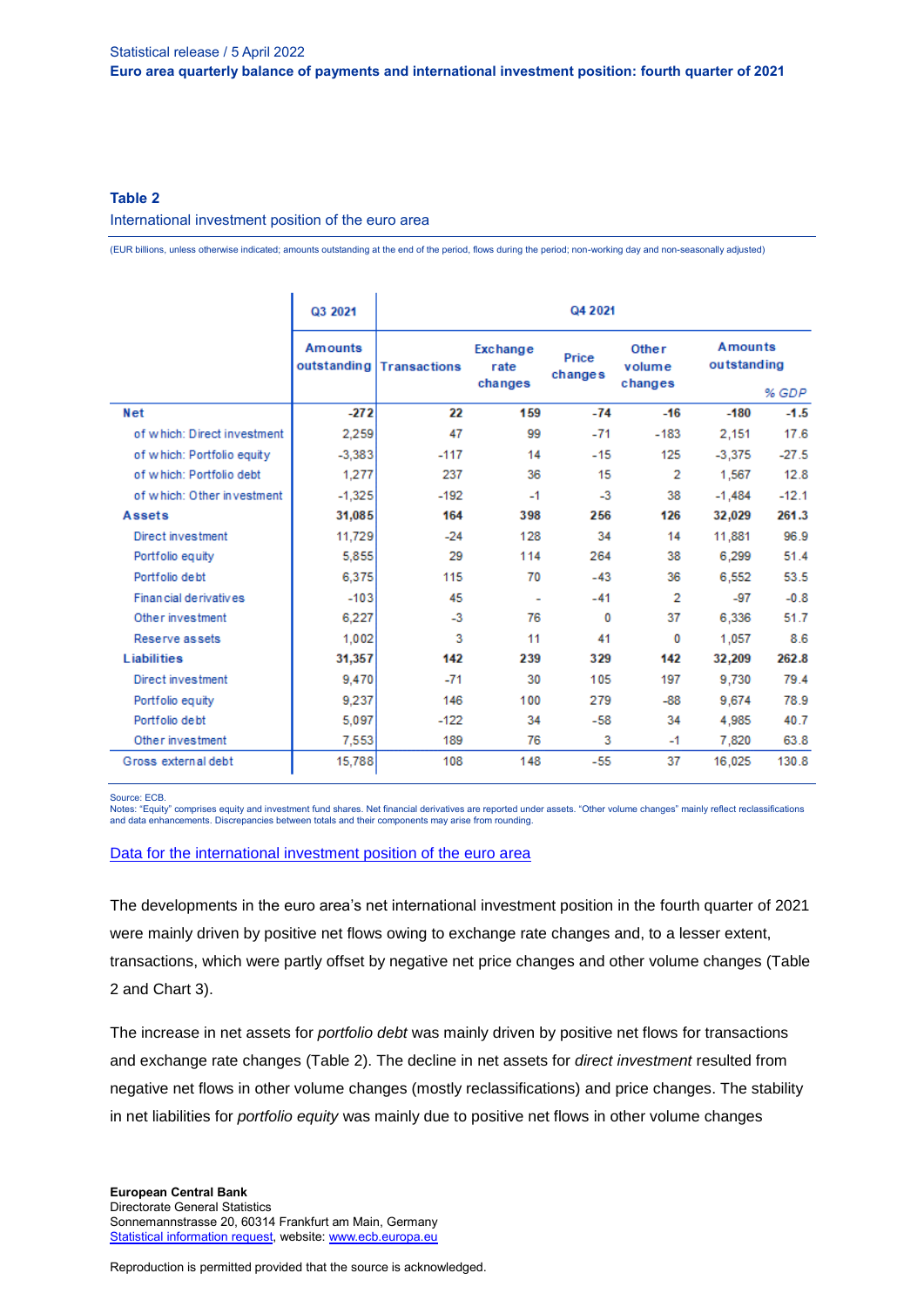(mostly reclassifications) that were largely offset by negative net transactions. Larger net liabilities for *other investment* were driven by negative net transactions.

At the end of the fourth quarter of 2021 the *gross external debt* of the euro area amounted to €16.0 trillion (around 131% of euro area GDP), up by €237 billion compared with the previous quarter.

### **Chart 3**

Changes in the net international investment position of the euro area



Note: "Other volume changes" mainly reflect reclassifications and data enhancements.

#### [Data for changes in the net international investment position of the euro area](http://sdw.ecb.europa.eu/browseSelection.do?type=series&q=BP6.Q.N.I8.W1.S1.S1.K.N.FA._T.F._Z.EUR._T._X.N+BP6.Q.N.I8.W1.S1.S1.K7A.N.FA._T.F._Z.EUR._T._X.N+BP6.Q.N.I8.W1.S1.S1.K7B.N.FA._T.F._Z.EUR._T._X.N+BP6.Q.N.I8.W1.S1.S1.KA.N.FA._T.F._Z.EUR._T._X.N+BP6.Q.N.I8.W1.S1.S1.LE.N.FA._T.F._Z.EUR._T._X.N++BP6.Q.N.I8.W1.S1.S1.T.N.FA._T.F._Z.EUR._T._X.N&node=SEARCHRESULTS&ec=&oc=&rc=&cv=&pb=&dc=&df=)

At the end of 2021 the stock of euro area *direct investment assets* was €11.9 trillion, 25% of which was invested in the *United States* and 21% in the *United Kingdom* (see Table 3). The stock of *foreign direct investment liabilities* was €9.7 trillion, with 31% being investments originating from the *United States,* 19% from the *United Kingdom* and 18% from *offshore centres*.

In *portfolio investment*, euro area holdings of foreign securities amounted to €6.3 trillion in equity and €6.6 trillion in debt at the end of 2021. The largest holdings of equity securities by the euro area were in securities issued by residents of the *United States* (accounting for 52%), followed by those issued by residents of the *United Kingdom* and *offshore centres* (each accounting for 9%). For debt securities, the largest euro area holdings were in securities issued by residents of the *United States* (accounting for 35%), the *United Kingdom* (21%) and the *EU Member States and EU institutions outside the euro area* (14%).

#### **European Central Bank** Directorate General Statistics Sonnemannstrasse 20, 60314 Frankfurt am Main, Germany [Statistical information request,](https://ecb-registration.escb.eu/statistical-information) website: [www.ecb.europa.eu](http://www.ecb.europa.eu/)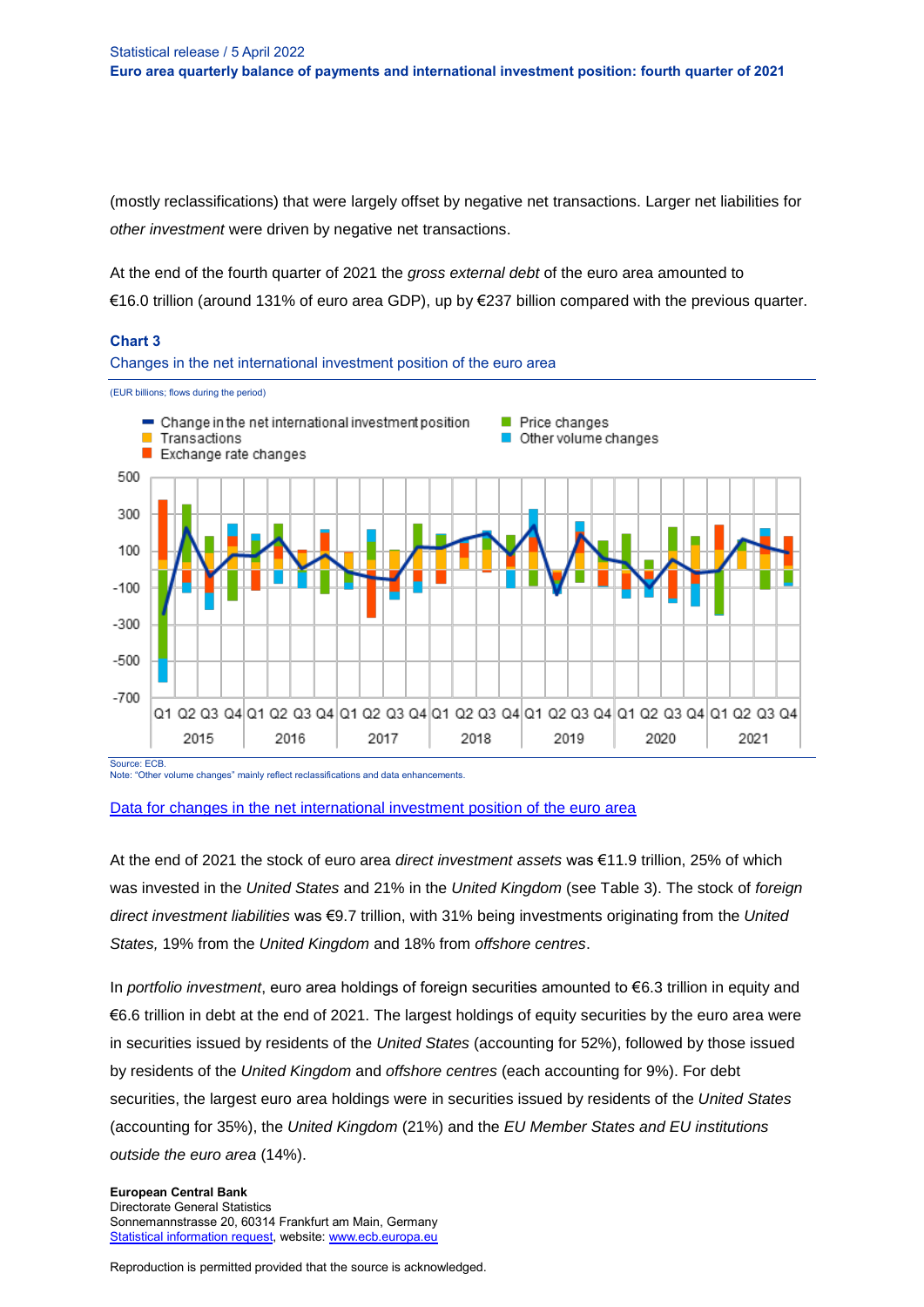On the *portfolio investment* liabilities side, non-residents' holdings of securities issued by euro area residents stood at €9.7 trillion in equity and at €5.0 trillion in debt at the end of 2021. The largest holder countries of euro area equity securities were the *United States* (42%) and the *United Kingdom* (11%), while for euro area debt securities the largest holders were the *BRIC group of countries* (18%), the *United States* (15%) and *Japan* (13%).

In *other investment*, euro area residents' claims on non-residents amounted to €6.3 trillion, 31% of which was vis-à-vis the *United Kingdom* and 23% vis-à-vis the *United States*. Euro area *other investment* liabilities amounted to €7.8 trillion, with the *United Kingdom* accounting for 30%, while the shares of the *EU Member States and EU institutions outside the euro area* and the *United States* were 19% and 15% respectively.

#### **Table 3**

International investment position of the euro area – geographical breakdown

(as a percentage of the total, unless otherwise indicated; at the end of the period; non-working day and non-seasonally adjusted)

|                             | Q4 2021                       |    |                                 |                                |    |                               |    |                            |                    |  |  |
|-----------------------------|-------------------------------|----|---------------------------------|--------------------------------|----|-------------------------------|----|----------------------------|--------------------|--|--|
|                             | <b>Total</b><br><b>EUR bn</b> | EU | <b>United</b><br>non-EA Kingdom | <b>United</b><br><b>States</b> |    | <b>BRIC</b> Switzerland Japan |    | <b>Offshore</b><br>centres | Other<br>countries |  |  |
| <b>Direct investment</b>    |                               |    |                                 |                                |    |                               |    |                            |                    |  |  |
| Assets                      | 11,881                        | 9  | 21                              | 25                             | 8  | 10                            | 1  | 10                         | 16                 |  |  |
| Liabilities                 | 9,730                         | 5  | 19                              | 31                             | 4  | 9                             | 3  | 18                         | 11                 |  |  |
| <b>Portfolio investment</b> |                               |    |                                 |                                |    |                               |    |                            |                    |  |  |
| Assets                      | 12,851                        | 9  | 15                              | 43                             | 4  | 3                             | 4  | 7                          | 14                 |  |  |
| Equity                      | 6.299                         | 4  | 9                               | 52                             | 6  | 5                             | 5  | 9                          | 10                 |  |  |
| Debt securities             | 6,552                         | 14 | 21                              | 35                             | 3  | 1                             | 4  | 5                          | 18                 |  |  |
| Liabilities                 | 14,659                        | 6  | 11                              | 33                             | 9  | 8                             | 8  | 8                          | 18                 |  |  |
| Equity                      | 9,674                         | 6  | 11                              | 42                             | 4  | 6                             | 5  | 8                          | 18                 |  |  |
| Debt securities             | 4,985                         | 7  | 10                              | 15                             | 18 | 10                            | 13 | 10                         | 17                 |  |  |
| Other investment            |                               |    |                                 |                                |    |                               |    |                            |                    |  |  |
| Assets                      | 6,336                         | 7  | 31                              | 23                             | 4  | 7                             | 4  | 9                          | 15                 |  |  |
| Liabilities                 | 7,820                         | 19 | 30                              | 15                             | 5  | 5                             | 2  | 7                          | 16                 |  |  |

Source: ECB.

Notes: "Equity" comprises equity and investment fund shares. "EU non-EA" comprises the non-euro area EU Member States and those EU institutions and bodies that are considered for statistical purposes as being outside the euro area, such as the European Commission and the European Investment Bank. The "BRIC" countries are<br>Brazil, Russia, India and China. "Other countries" includes all

[Data for the international investment position of the euro area –](http://sdw.ecb.europa.eu/browseSelection.do?df=true&ec=&dc=&oc=&pb=&rc=&DATASET=0&removeItem=&removedItemList=&mergeFilter=&activeTab=&showHide=&REF_AREA.243=I8&REF_SECTOR.243=S1&COUNTERPART_SECTOR.243=S1&FLOW_STOCK_ENTRY.243=LE&ACCOUNTING_ENTRY.243=A&ACCOUNTING_ENTRY.243=L&FUNCTIONAL_CAT.243=D&FUNCTIONAL_CAT.243=O&FUNCTIONAL_CAT.243=P&INSTR_ASSET.243=F&INSTR_ASSET.243=F3&INSTR_ASSET.243=F5&UNIT_MEASURE.243=EUR&MAX_DOWNLOAD_SERIES=500&SERIES_MAX_NUM=50&node=9688874&legendRef=reference&legendNor=&ajaxTab=true) geographical breakdown

**European Central Bank** Directorate General Statistics Sonnemannstrasse 20, 60314 Frankfurt am Main, Germany [Statistical information request,](https://ecb-registration.escb.eu/statistical-information) website: [www.ecb.europa.eu](http://www.ecb.europa.eu/)